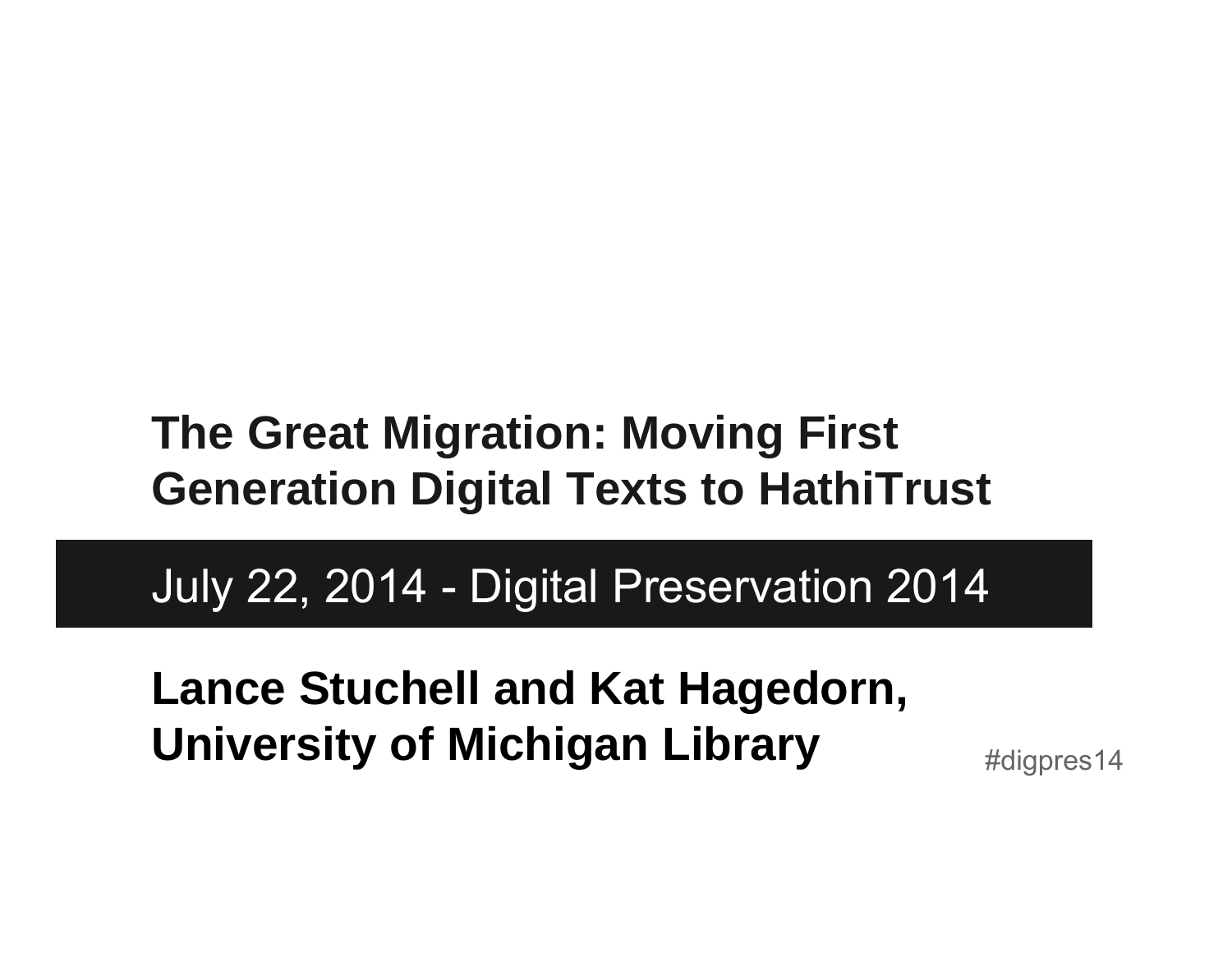## **Overview**

We've been migrating our older collections to HathiTrust for 5 years now (since 2009). Recently, we've been taking a closer look at correctly preserving this content. We've been doing that for the past 2 years (since early 2012).

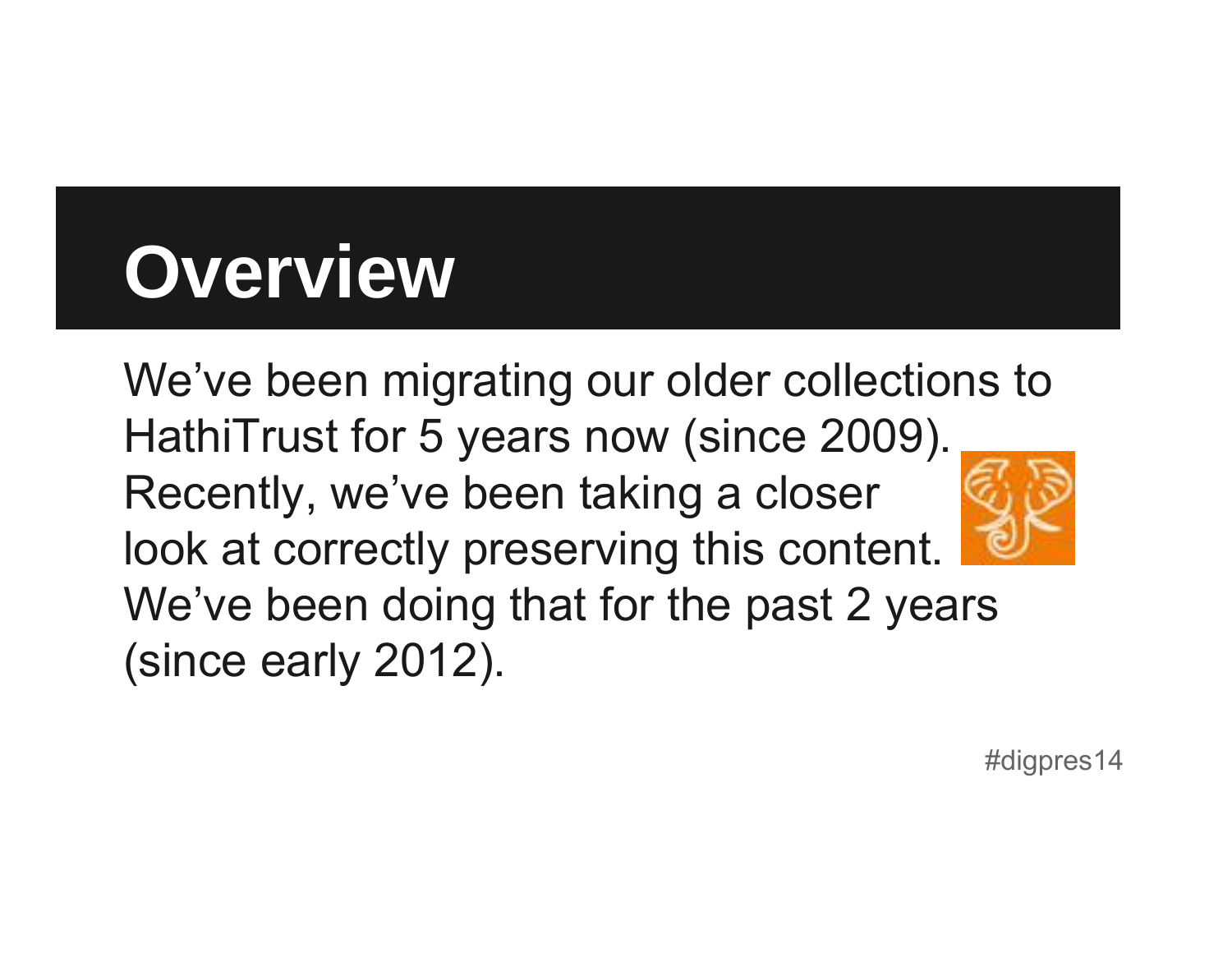## **Overview**

DLXS: (Digital Library eXtension Service)

- Includes content from 1995 to present
- Images, texts, bibliographies, finding aids

HathiTrust:

- Consortium of research institutions and libraries
- Content includes material created through Google digitization project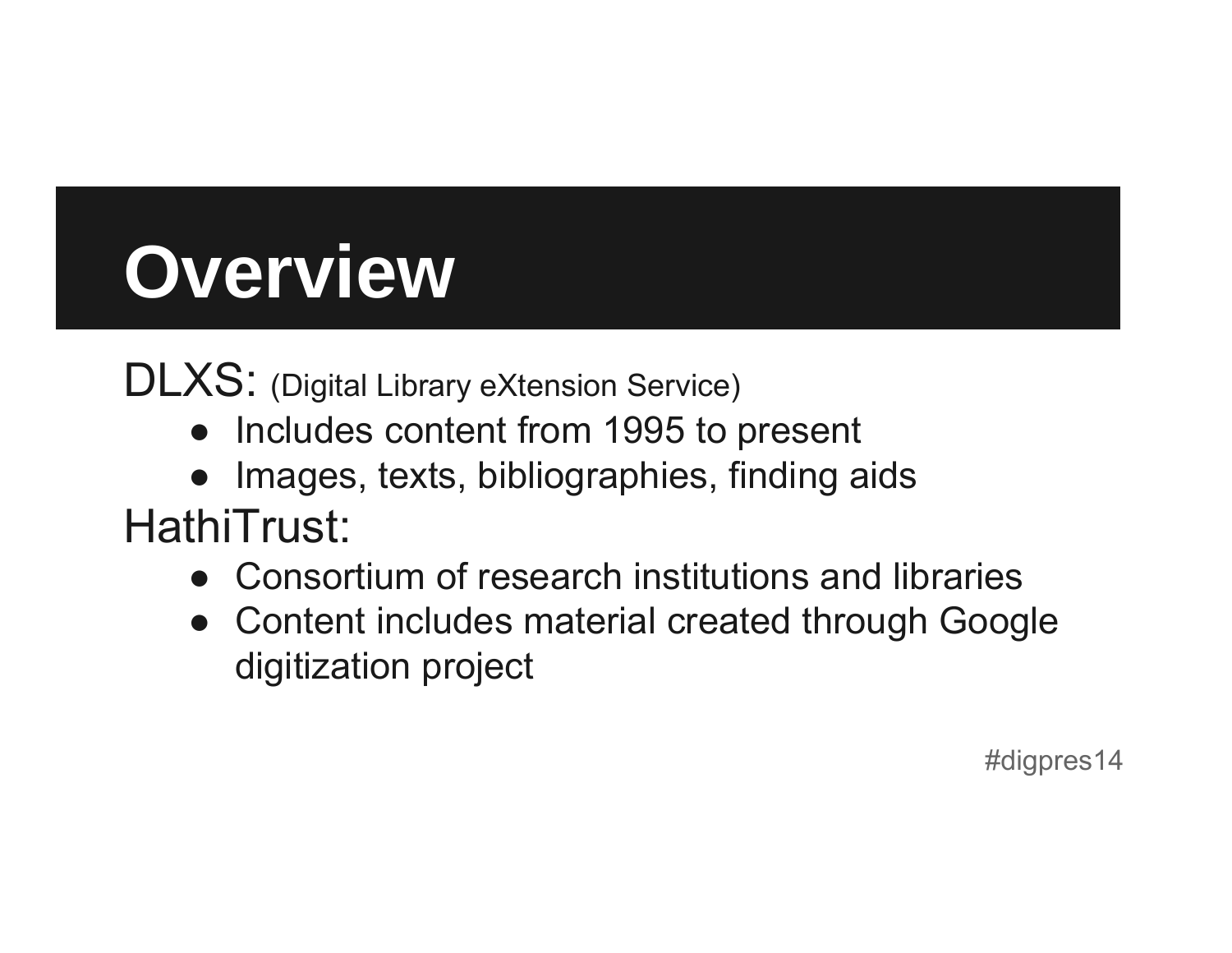## **Two repositories**

Some things are similar:

- File formats (TIFF, JPEG2000), structure of repository, repository management staff
- Content to be migrated (printed volumes)

However:

- HathiTrust has stricter technical requirements
- $\bullet$ HathiTrust has a more formal ingest process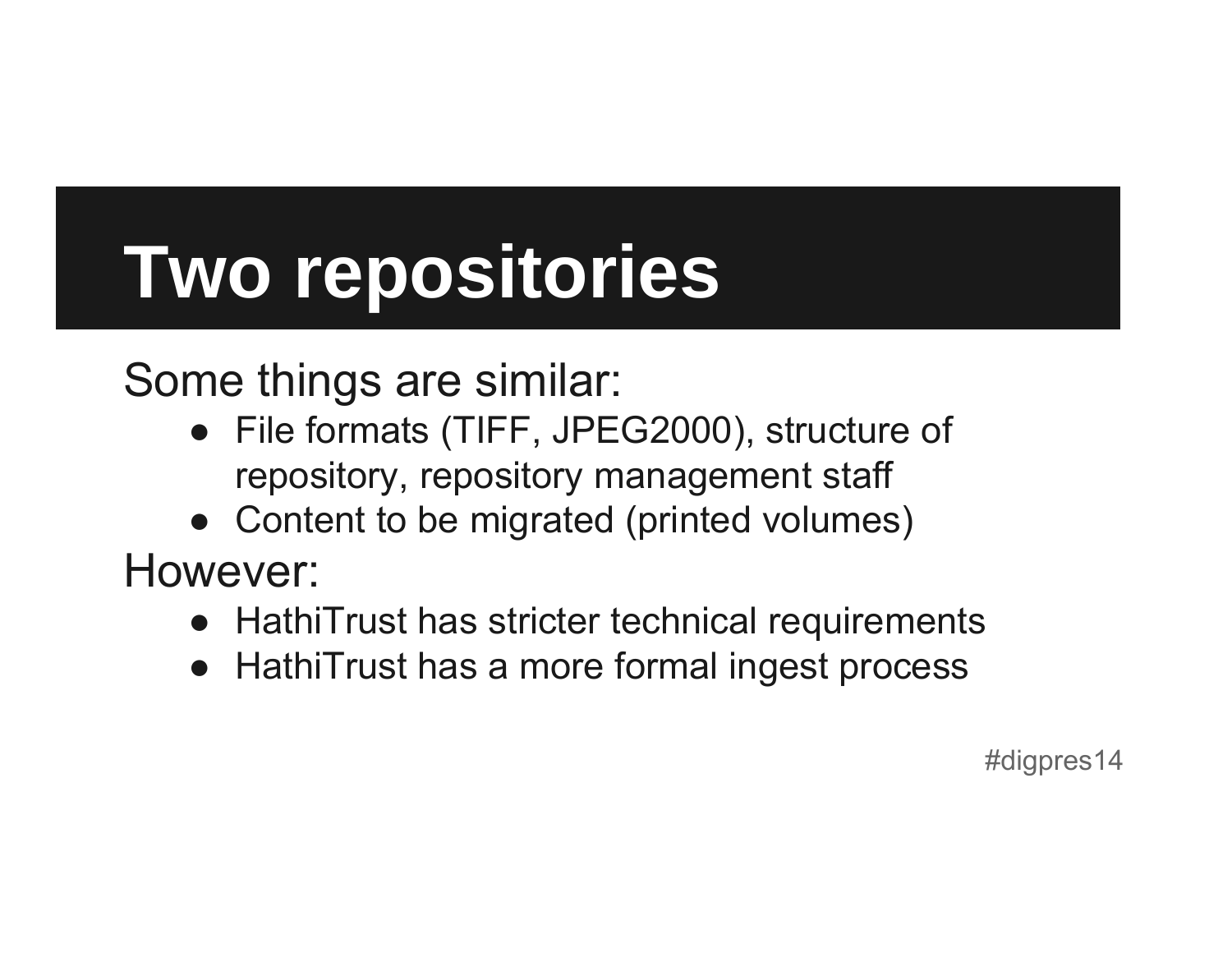## **Our team**

#### Our team at U-M includes:

John Weise - Head of the Digital Library Production Service (DLPS) Cory Snavely - Head of the Core Services (infrastructure) unit Aaron Elkiss - Systems Programmer in Core ServicesChris Powell - Coordinator for Text Collections in DLPS

Matt LaChance - Data Processing Automation Programmer in DLPS Lance Stuchell - Digital Preservation LibrarianKat Hagedorn - Project Manager for Digital Projects in DLPS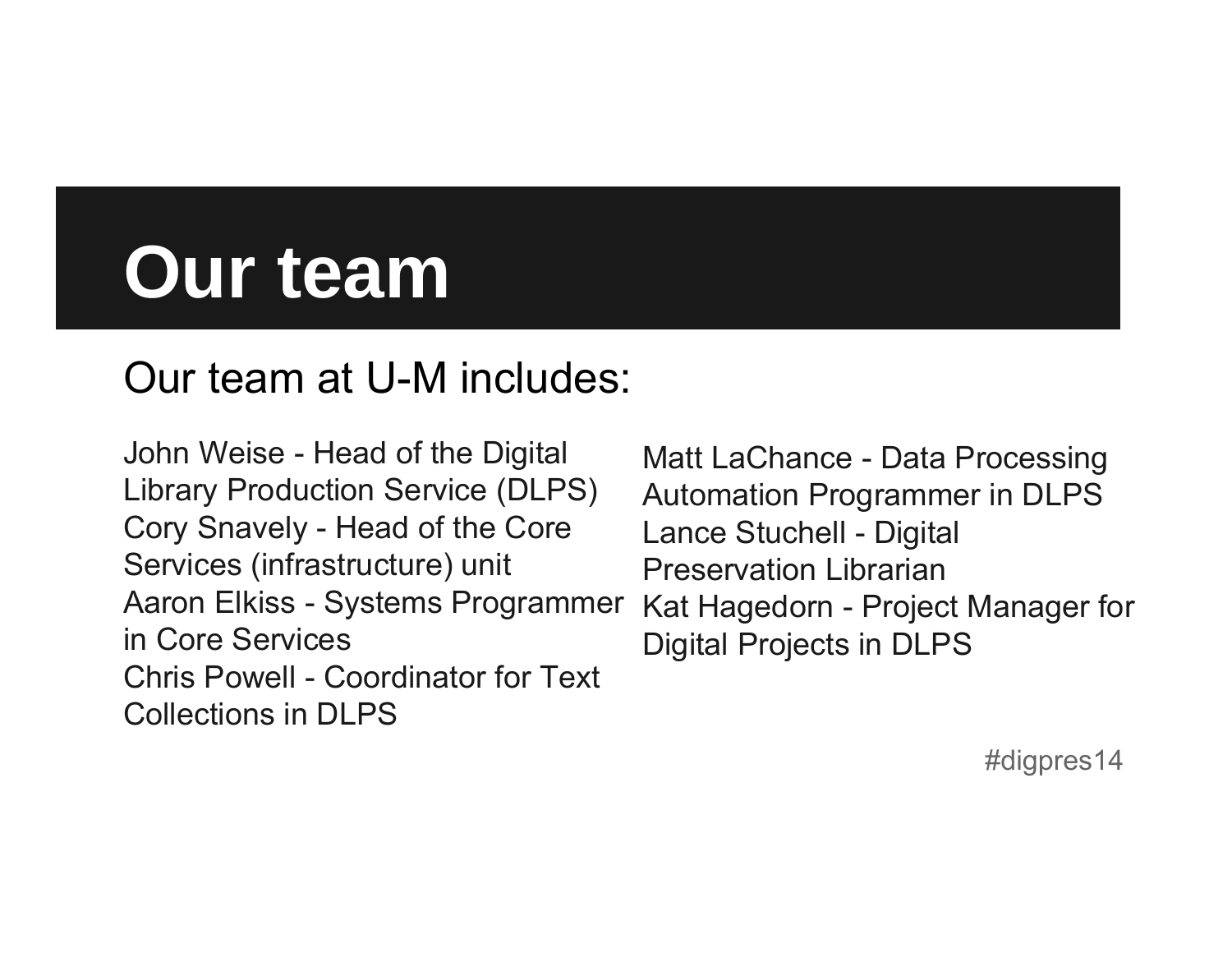## **The Weasley House effect**



When we started, we were balancing pragmatism with best practices and a thoughtful approach. We didn't have good validation tools, because they didn't exist. We got smarter as we went along, and we got better tools to help us. But it means we don't have consistency across all our collections.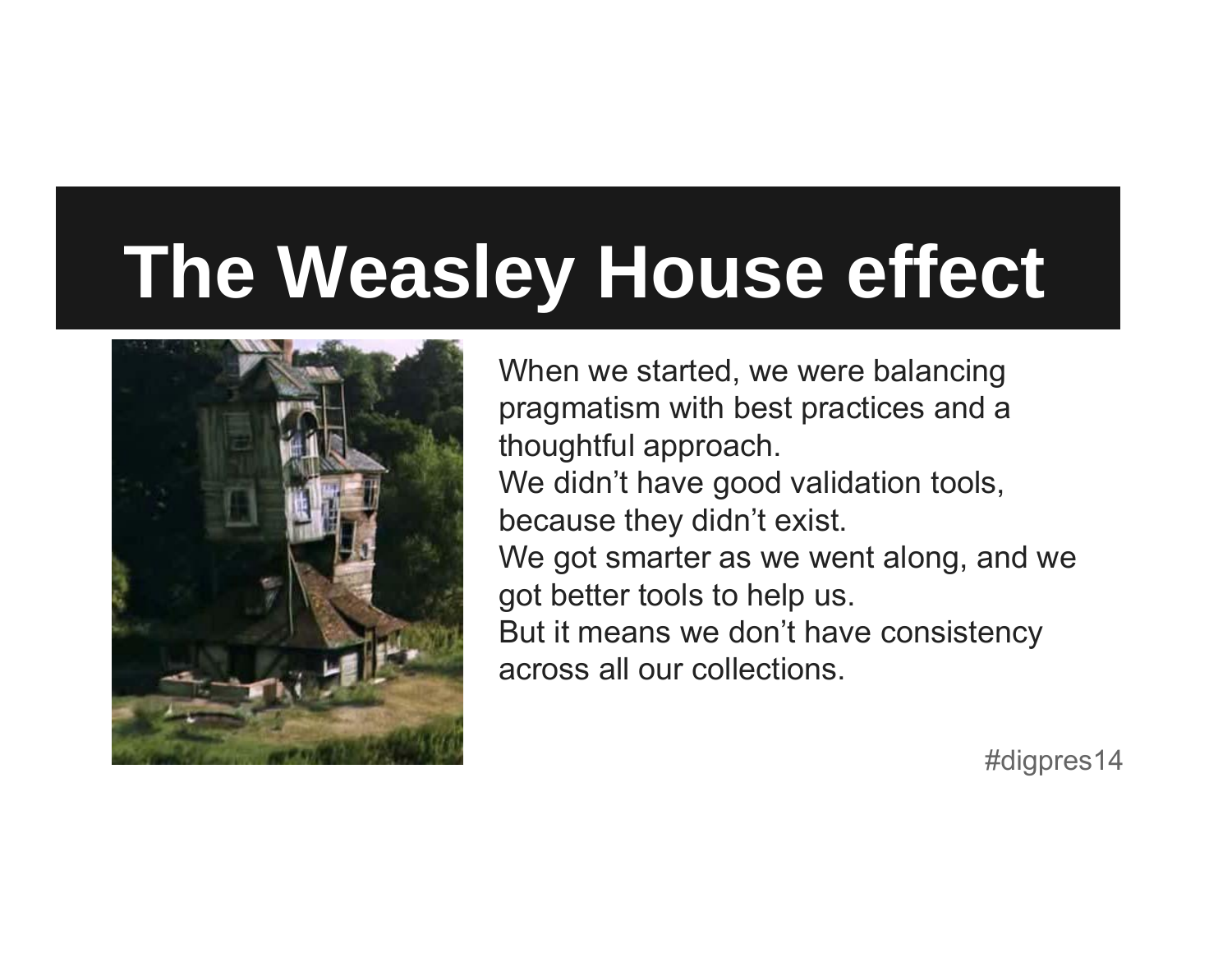## **The pain point**

95% of our materials can be ingested easily they pass current validation with little or no problems. However, that remaining 5%...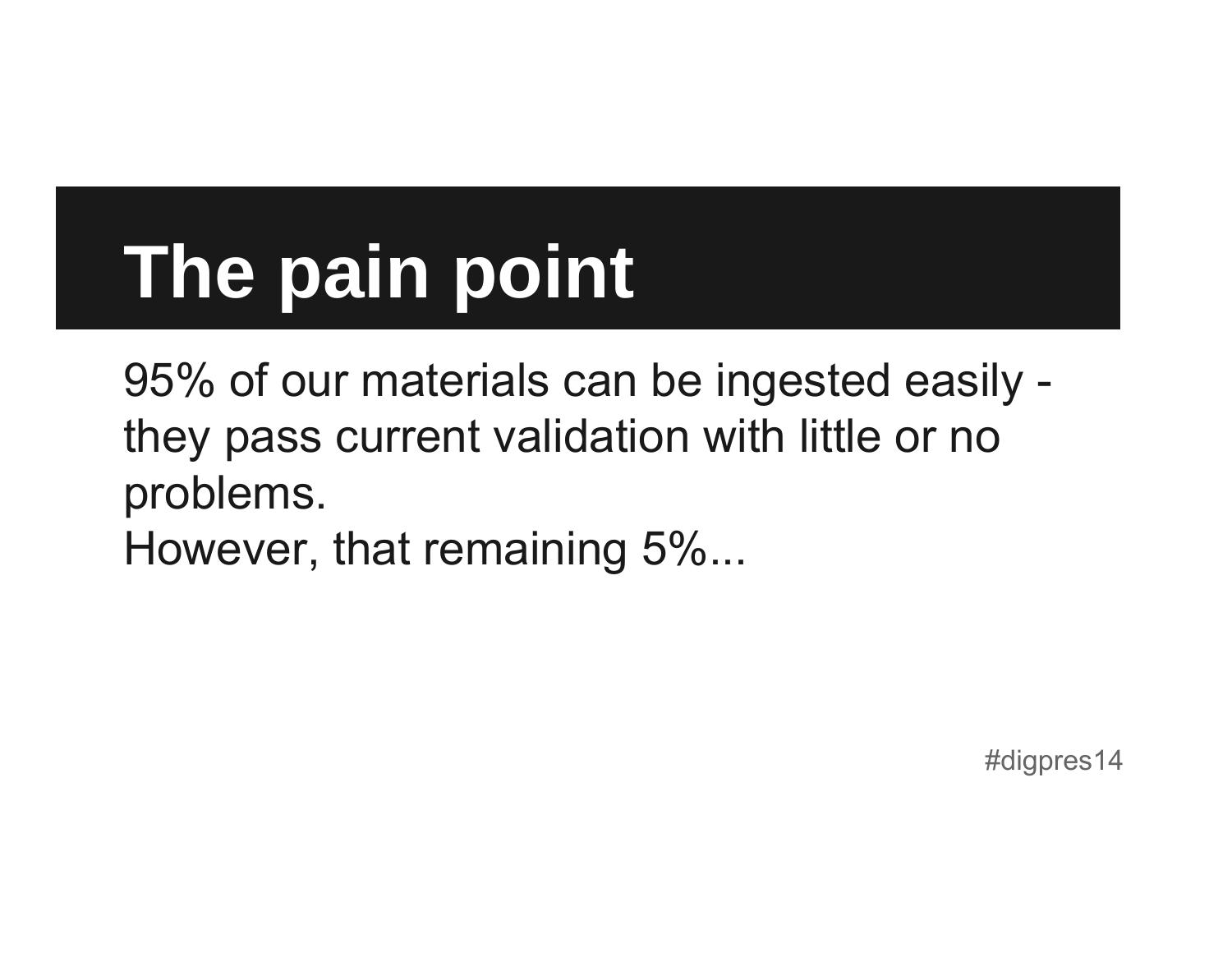### **It's not really broken**

It's wrong to call these broken or unbroken - they don't meet our standards of

| Problem                                   | Details                                                                                              | preservation as-is.<br>Solution                                                       |
|-------------------------------------------|------------------------------------------------------------------------------------------------------|---------------------------------------------------------------------------------------|
|                                           |                                                                                                      |                                                                                       |
| <b>Bitonal image resolution</b>           | Resolution value is incorrect or zero                                                                | Manually fix the images                                                               |
| Invalid but well-formed<br>bitonal images | Images are viewable, but the image<br>metadata is incorrect                                          | Automation for those can batch fix,<br>manual intervention for the rest               |
| Unexpected contone<br>image dimensions    | Some images in a volume are suspiciously<br>not a reasonable size, in relation to the other<br>pages | Automate discovery mechanism, but in<br>the end manually inspecting and<br>annotating |
| "Funny" filenames                         | Filenames that met a previous spec don't<br>meet current spec                                        | Automate discovery, and automatically<br>fixed (pattern matching)                     |
| Bad/ambiguous dates                       | e.g., $4-5-98$ , $040506$                                                                            | Automate discovery and fix of patterns,<br>but some will need manual fixing           |
| Legitimate sequence<br>skips              | Skips in the numbering or nomenclature of a<br>sequence (not the page)                               | Automate discovery and most fixes, some<br>manually rename                            |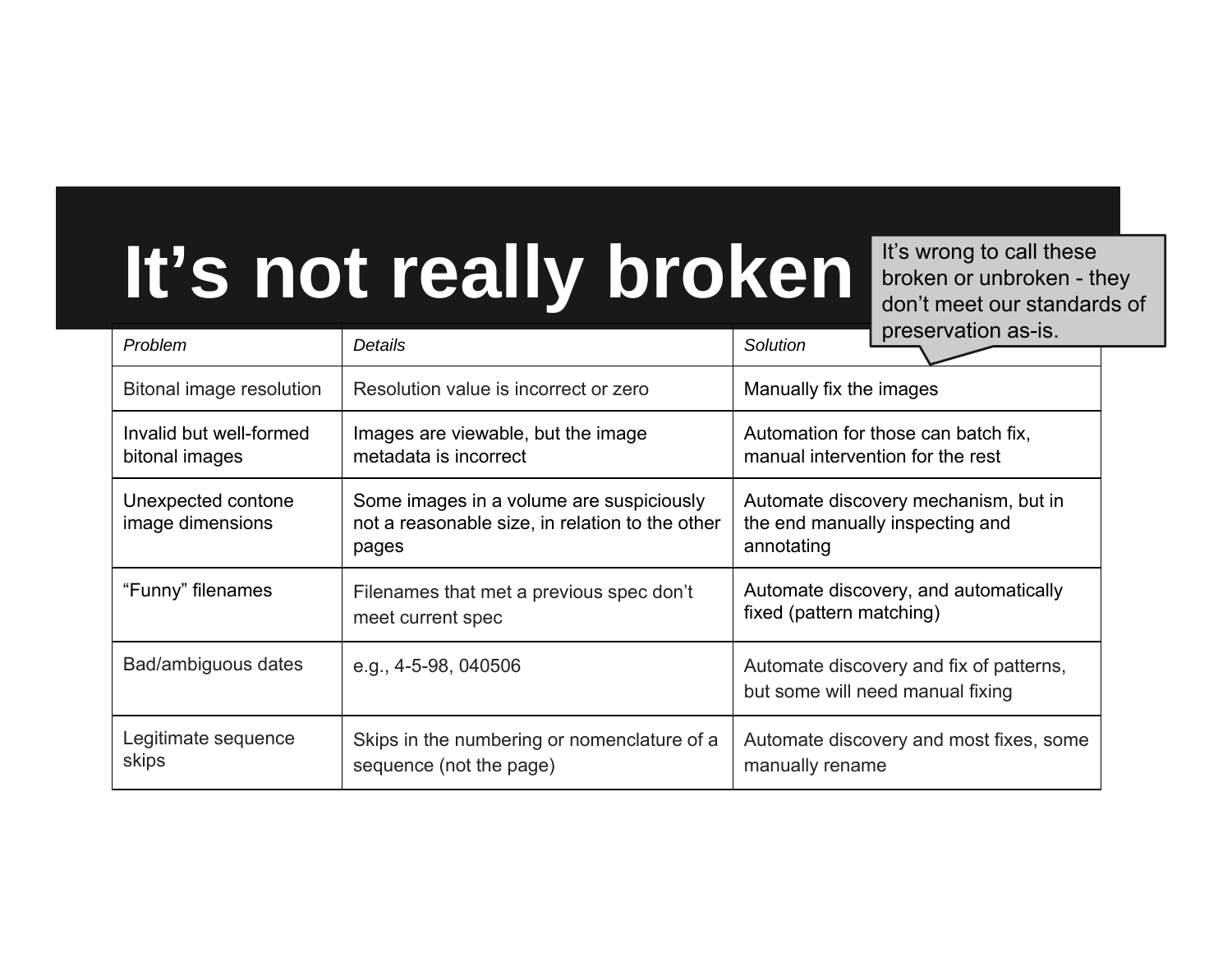## **It's really broken**

| Problem                                | Details                                                              | Solution                                                                                 |
|----------------------------------------|----------------------------------------------------------------------|------------------------------------------------------------------------------------------|
| <b>Blank contone images</b>            | Contone is a blank image                                             | Need to reload/rescan the volume                                                         |
| Contone images don't<br>match bitonals | Misaligned (sequences) of contones and<br>bitonals within the volume | Manual work to discover the correct<br>matches, then make those changes                  |
| Skipped pages                          | Illegitimate skips                                                   | Need to reload/rescan the volume                                                         |
| OCR but no images                      | OCR for certain sequences, but no matching<br>images                 | After discovery, may need to rescan<br>some images, but some images may not<br>be needed |
| <b>Character errors</b>                | e.g., em-dashes, control characters not<br>recognizable by XML       | After discovery, remove/replace those<br>characters                                      |
| Non-viewable,<br>malformed images      | Cannot open, view or discover the problems<br>with certain images    | "Cut bait" (rescan the entire volume)                                                    |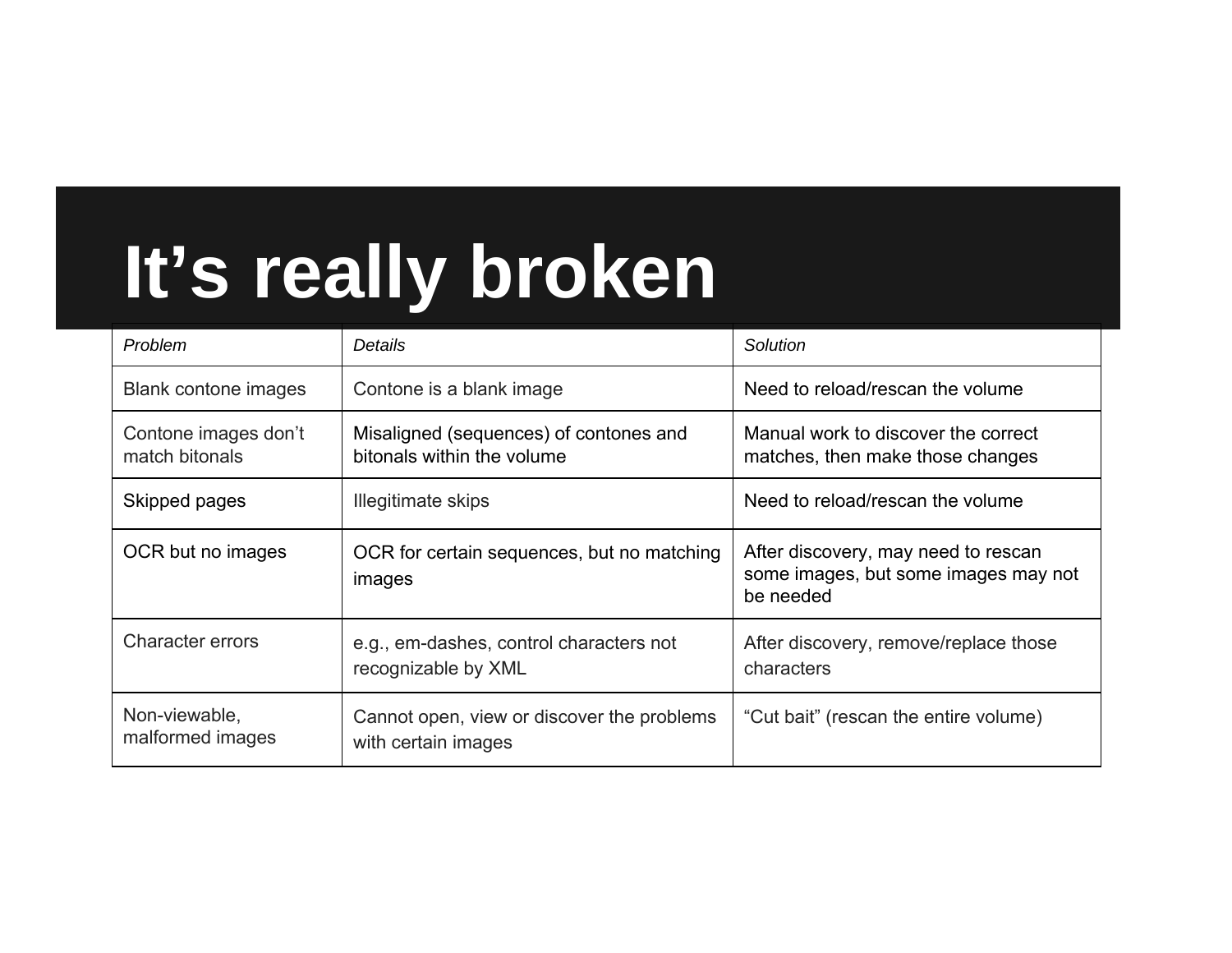## **The "note from mom" tool**

We needed a way to indicate which volumes we were ingesting because a thoughtful analysis didn't require a fix, but a method for noting our analysis prior to ingest. e.g.,

- ●legitimate printed volume errors (missing pages)
- ● those unexpected contone image dimensions (if they look good on manual inspection)

We built an ingest utility - aka the "note from mom" - to ingest these volumes.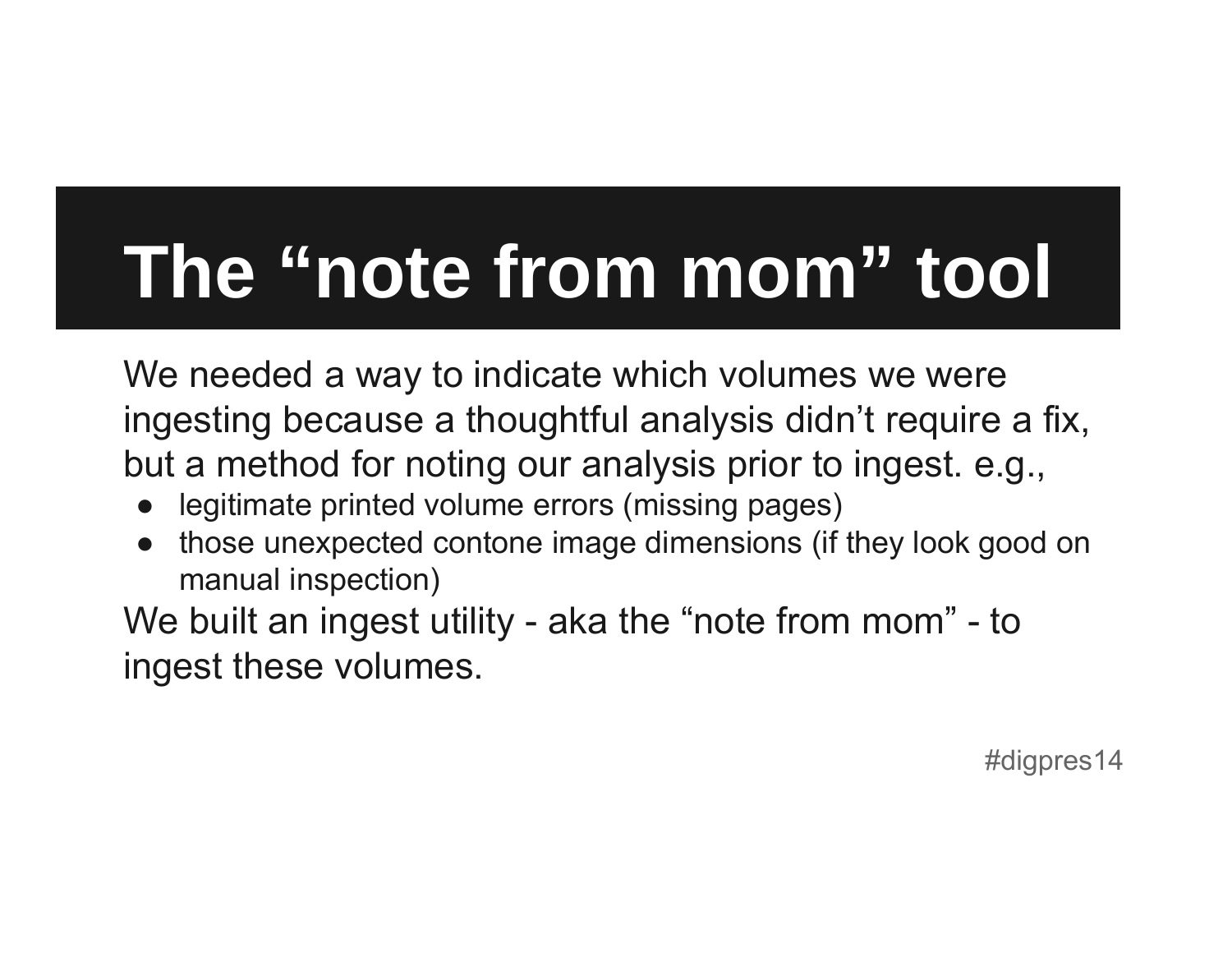## **"Final" result?**

Of the 167,102 volumes in our text collections, we have validated and migrated 25,339 of them to HathiTrust (15%).

- ●18 collections (mostly) ingested (20%), 31 next on the docket
- ●41 cannot be currently migrated

It took us most of the past 2 years to validate and ingest these volumes.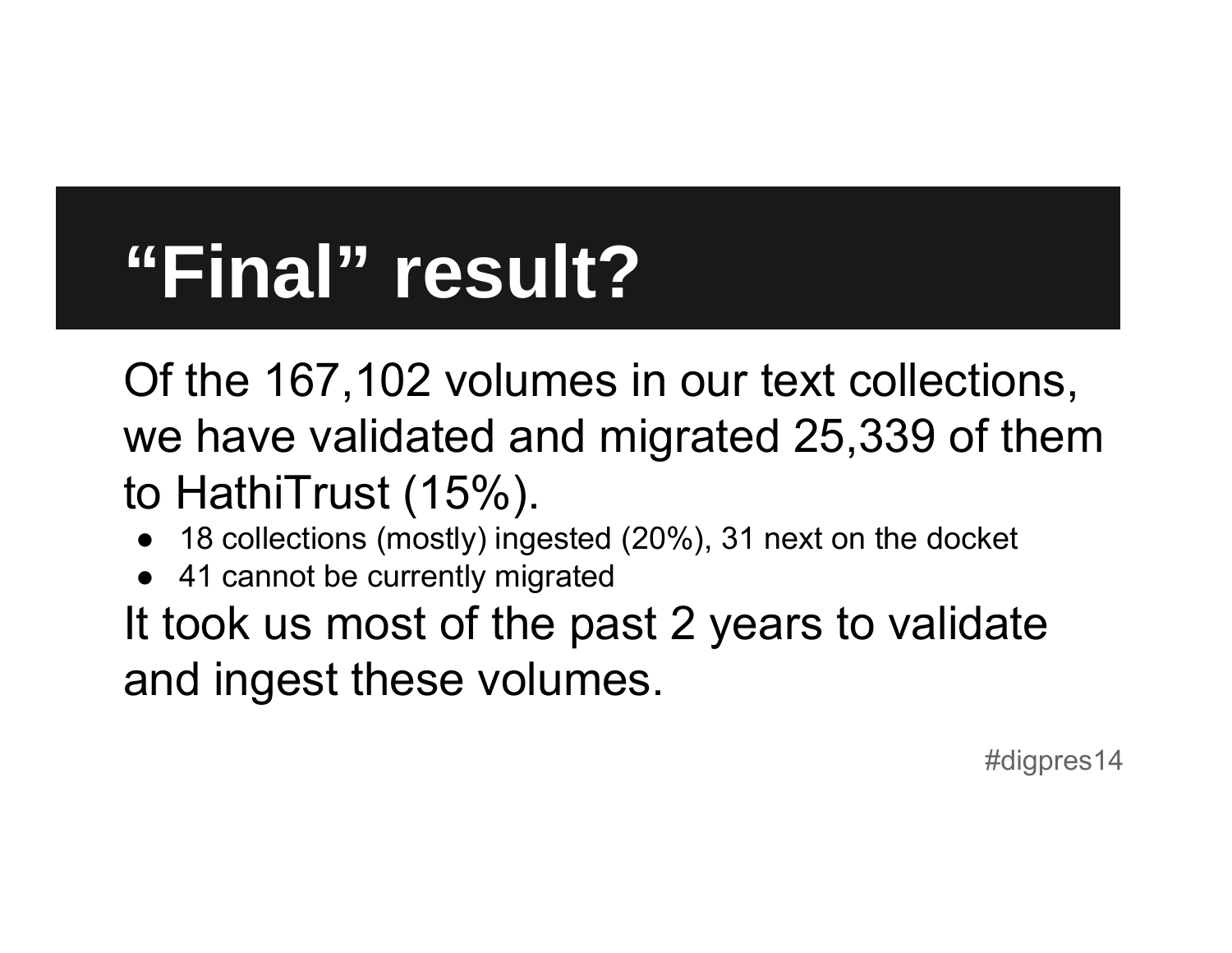## **Full disclosure**

#### Categories that need special help:

- ● Some volumes we deemed okay to ingest, but they need to be revisited (reduced validation).
- Those collections with permission or ownership questions.
- Those collections that we built to contain contones we couldn't include in our text collections.
- Those collections that contain more highly-encoded volumes (level 4 TEI).

Some collections can't be migrated because they are licensed, don't have page images, etc.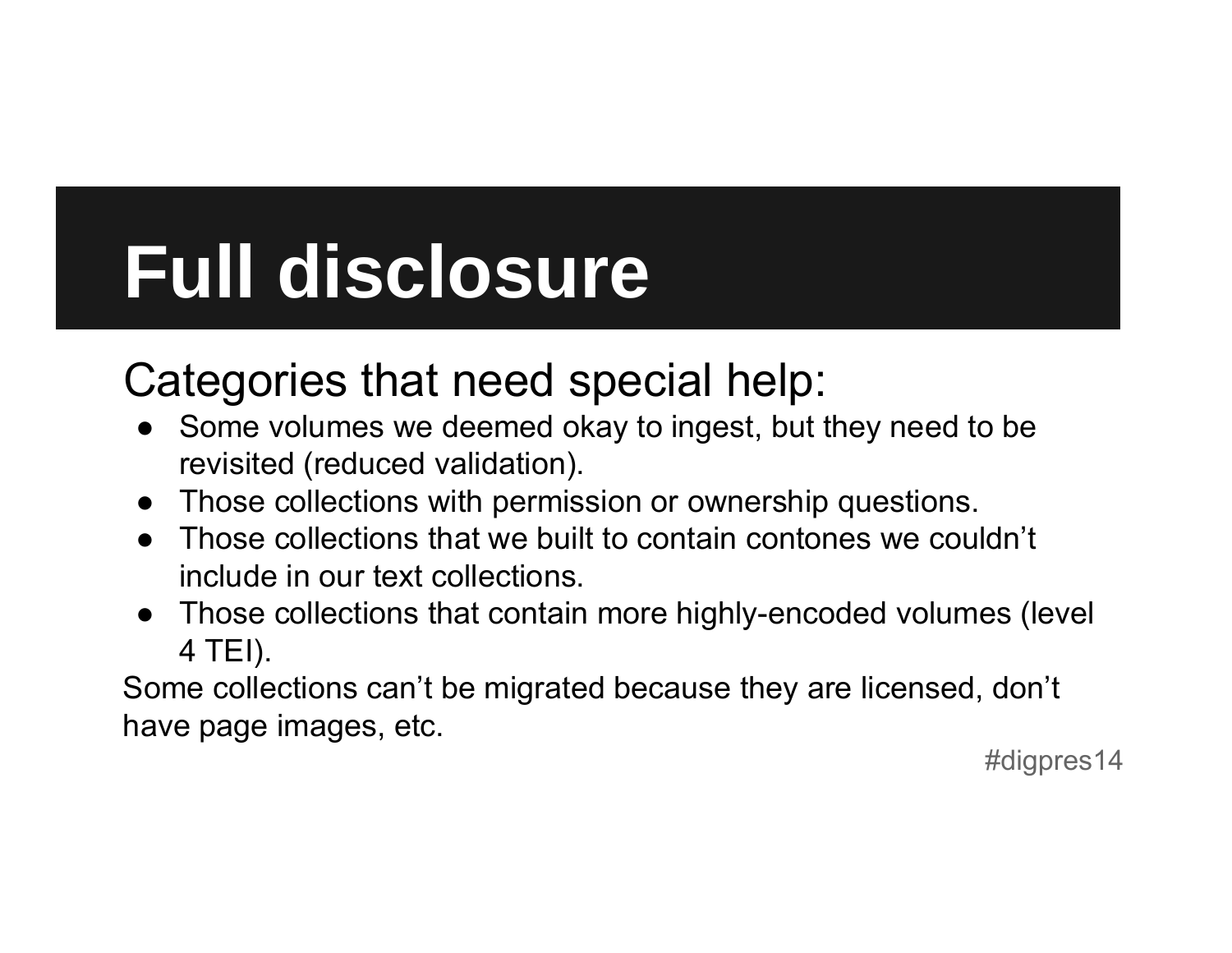# **Hard, but intriguing**

#### We have been:

- ●intrigued - by the extent of certain problems
- ●annoyed - by image reloads that seem to make no sense
- ● surprised - at the differences between latter years and today in terms of preservation tools and expertise

But in the end, this is fun! It just takes a lot of time, so we encourage you to start now.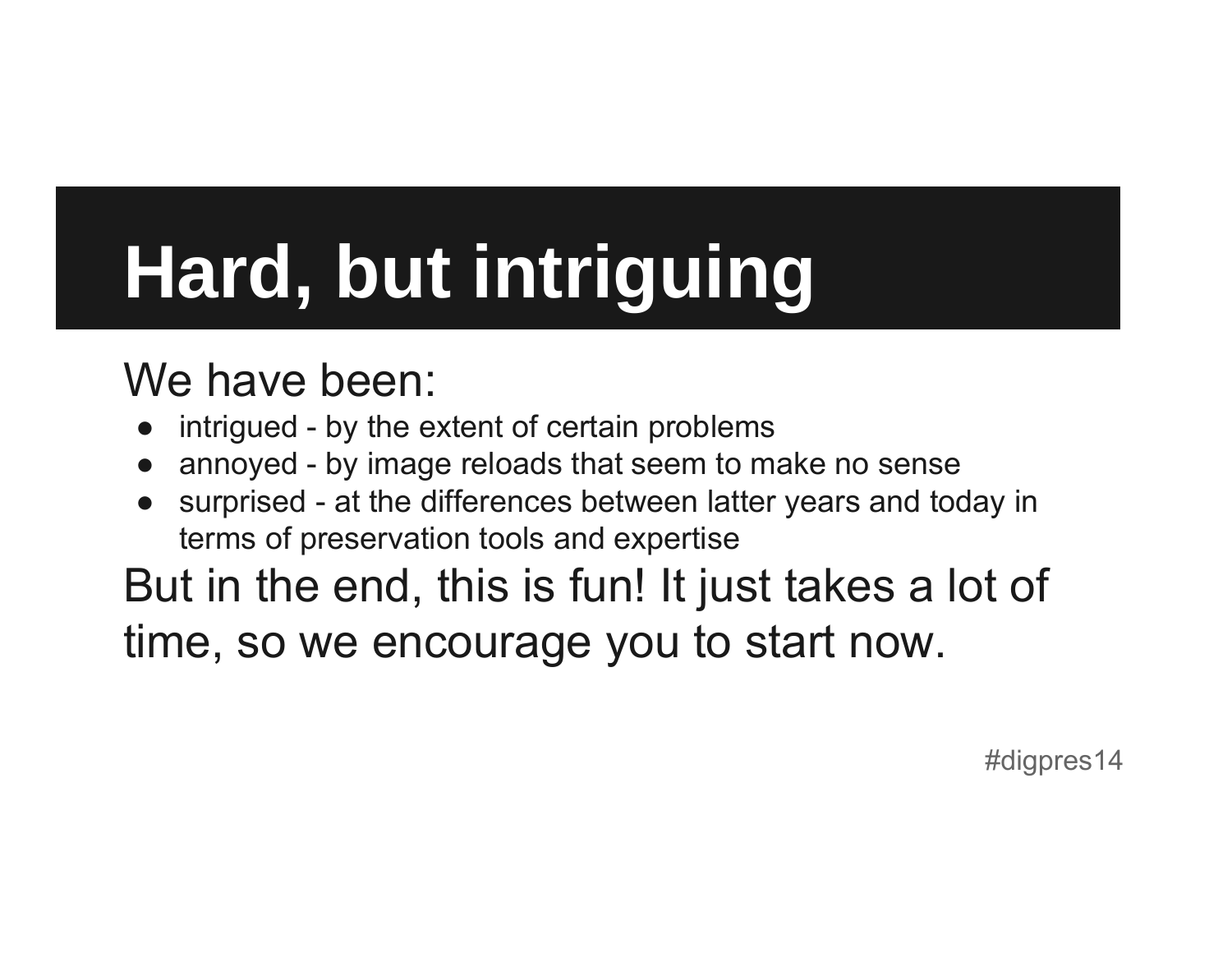## **Opportunity for reflection**



DLXS collections were digitized with preservation in mind

Migration project offers an opportunity to evaluate how we did, where we have gone, and where we are now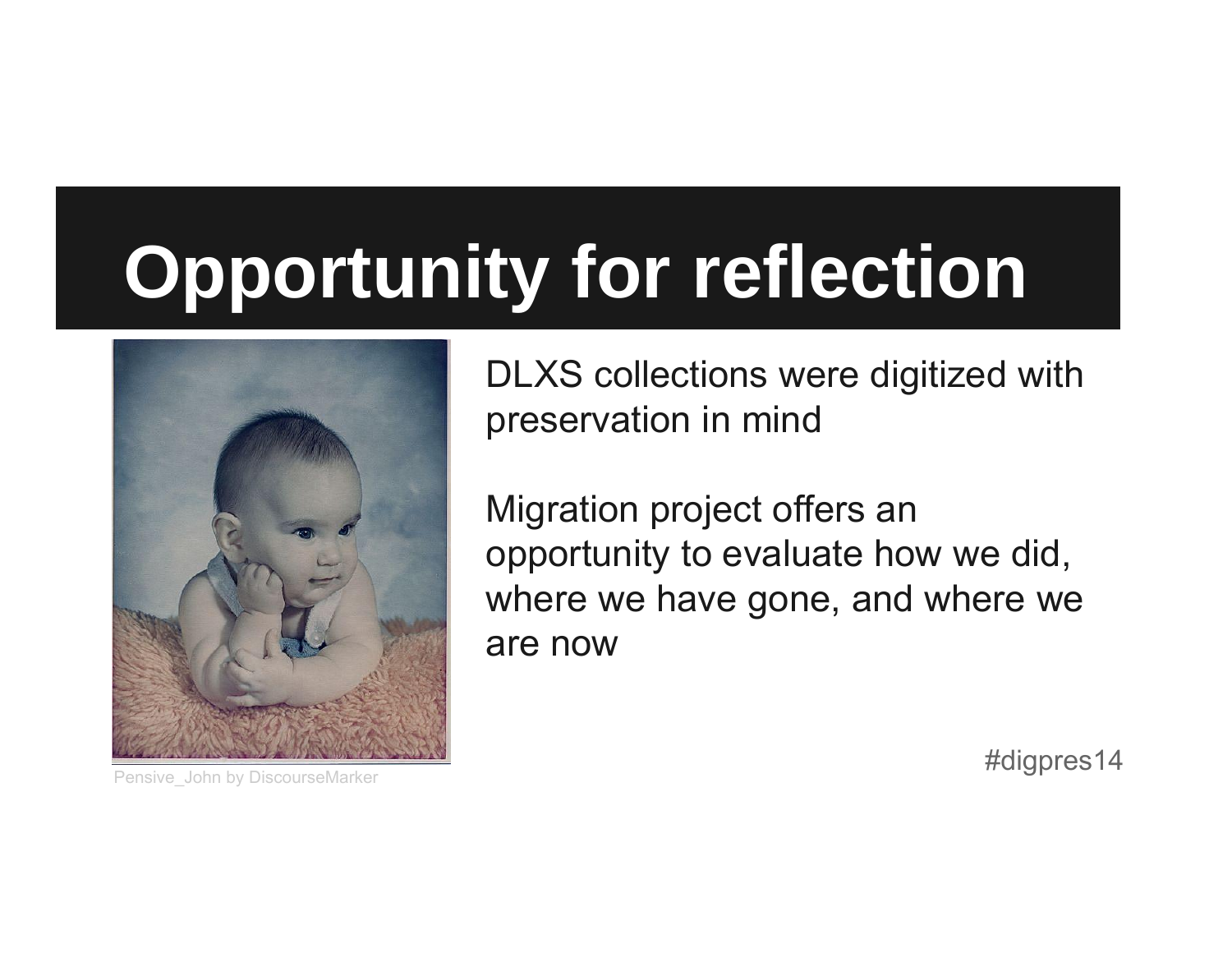## **How did we do?**

- Small percentage of files are "broken," nonassessable, or require rescanning
- Most errors happened in digitization and/or package creation - we're not sure
	- oNot caused by degrading in the repository
	- oNot caused by anything inherent in the file formats
- Most errors discovered during migration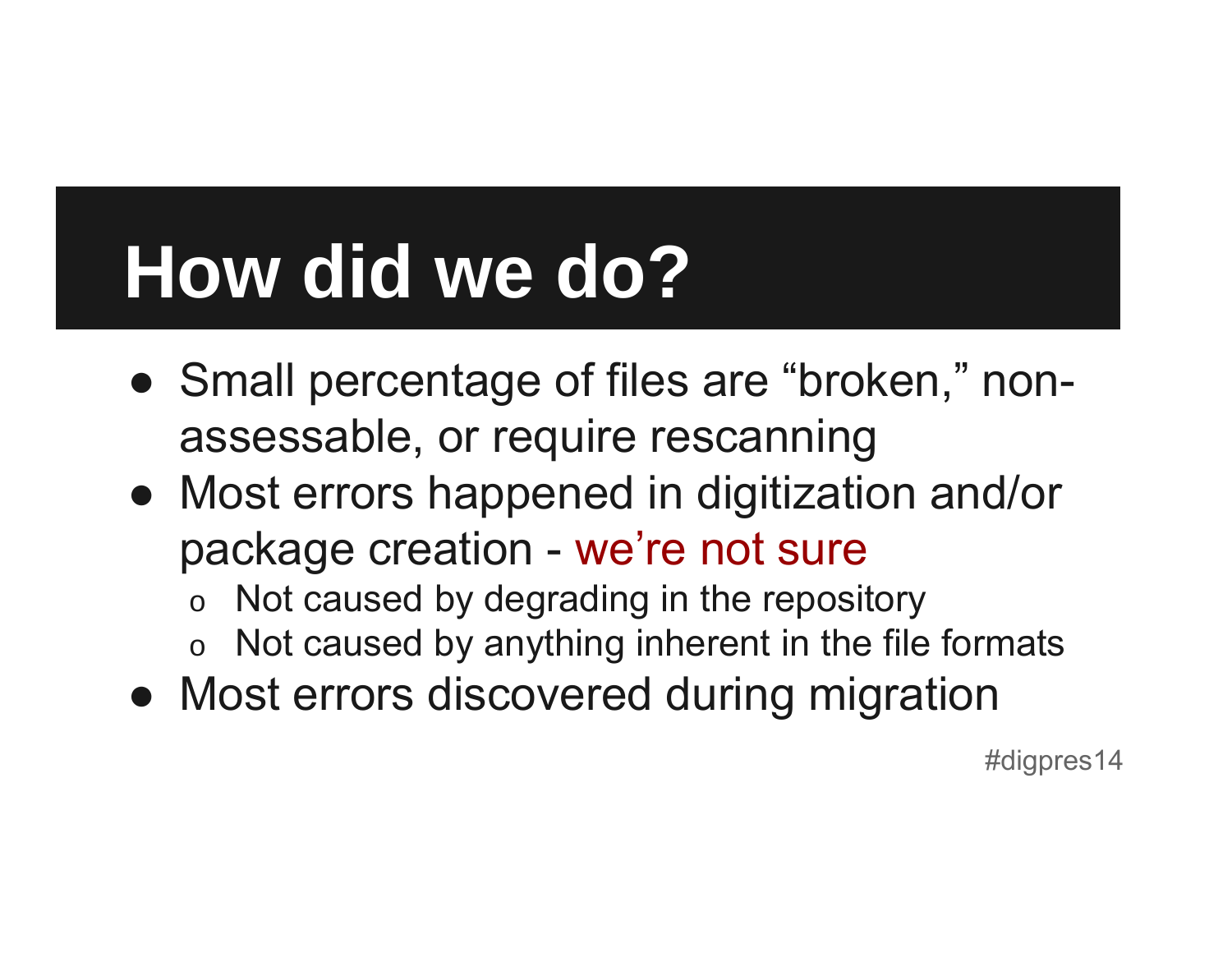## **Way back in 1995...**



- ● Content was created with long term preservation in mind, but…
	- oIngest validation was minimal
	- o Relied on vendors creating correct content [pause for laughter]
	- o Metadata that was to become engine of management at scale was inconsistent or incorrect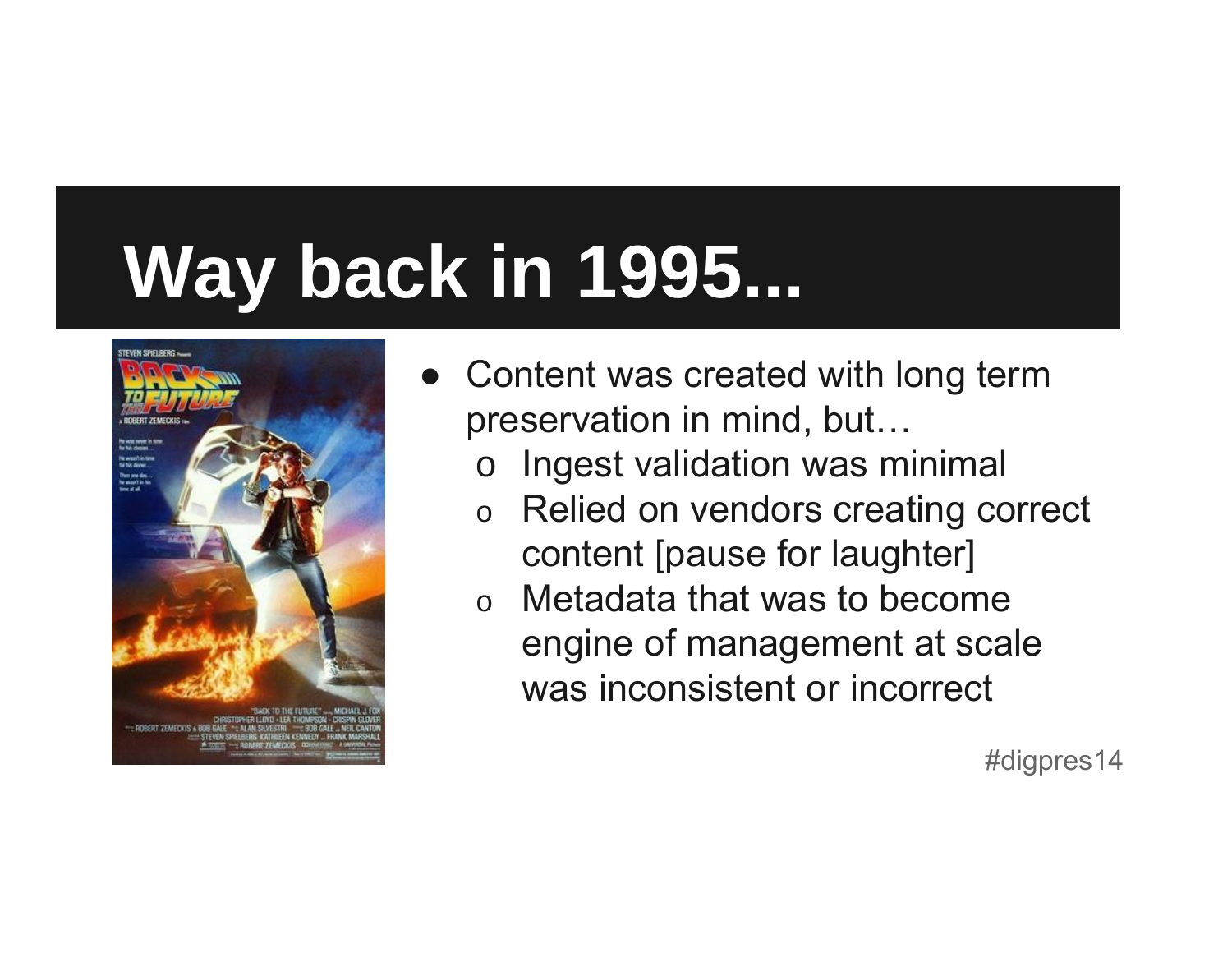## **Road from then to now**

- Shift from "hand-crafted" to mass digitization led to unprecedented scale
- Further reliance on tools facilitating automated processes like ingest (JHOVE, etc.)
- Increased use of standards (METS, PREMIS, adoption of OAIS and TRAC concepts)
- Effort to move away from anecdotal knowledge of issues with content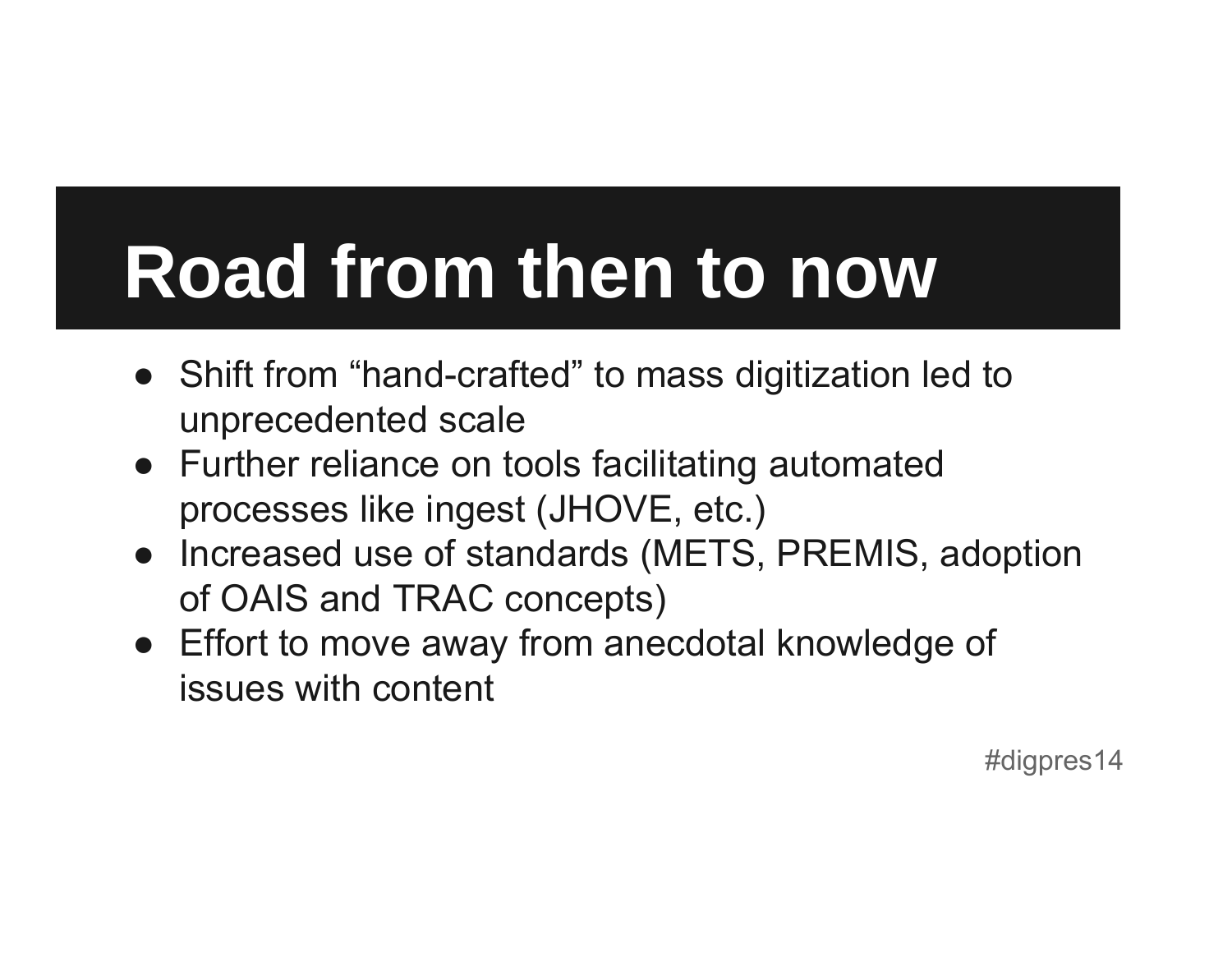### **Are we better now?**

- Processes allows for consistent metadata creation and content validation at scale
- Use of standards accommodates large scale repository changes (METS & PREMIS uplift)
- Using PREMIS and local metadata for more documentation within the repository
- Content is much more consistent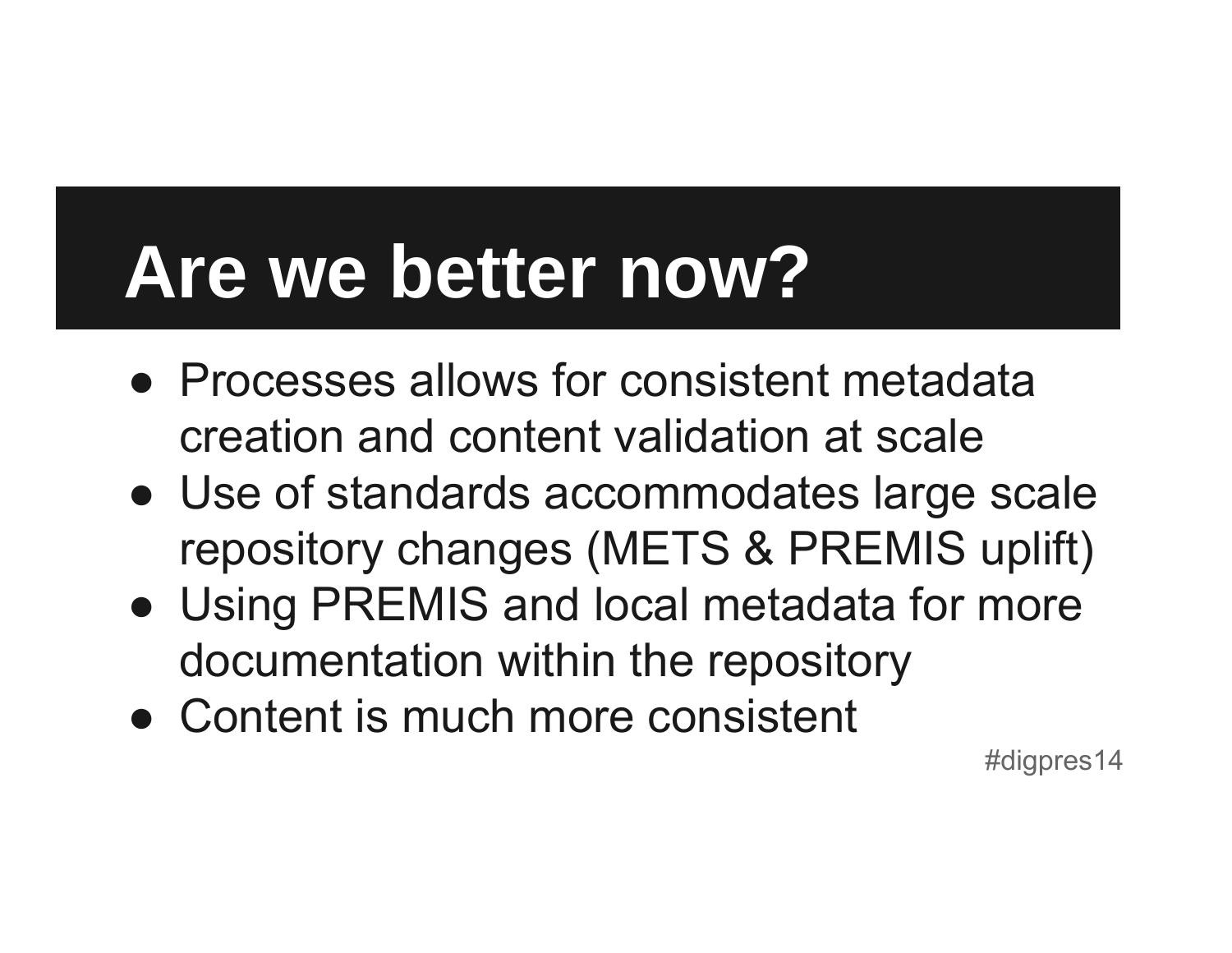## **Future issues: The outliers**



● Necessity of documenting heterogeneous material increases along with scale o "Note from mom"

 $\bullet$  How to document complicated special cases?

#### o Shift from anecdotal knowledge is not complete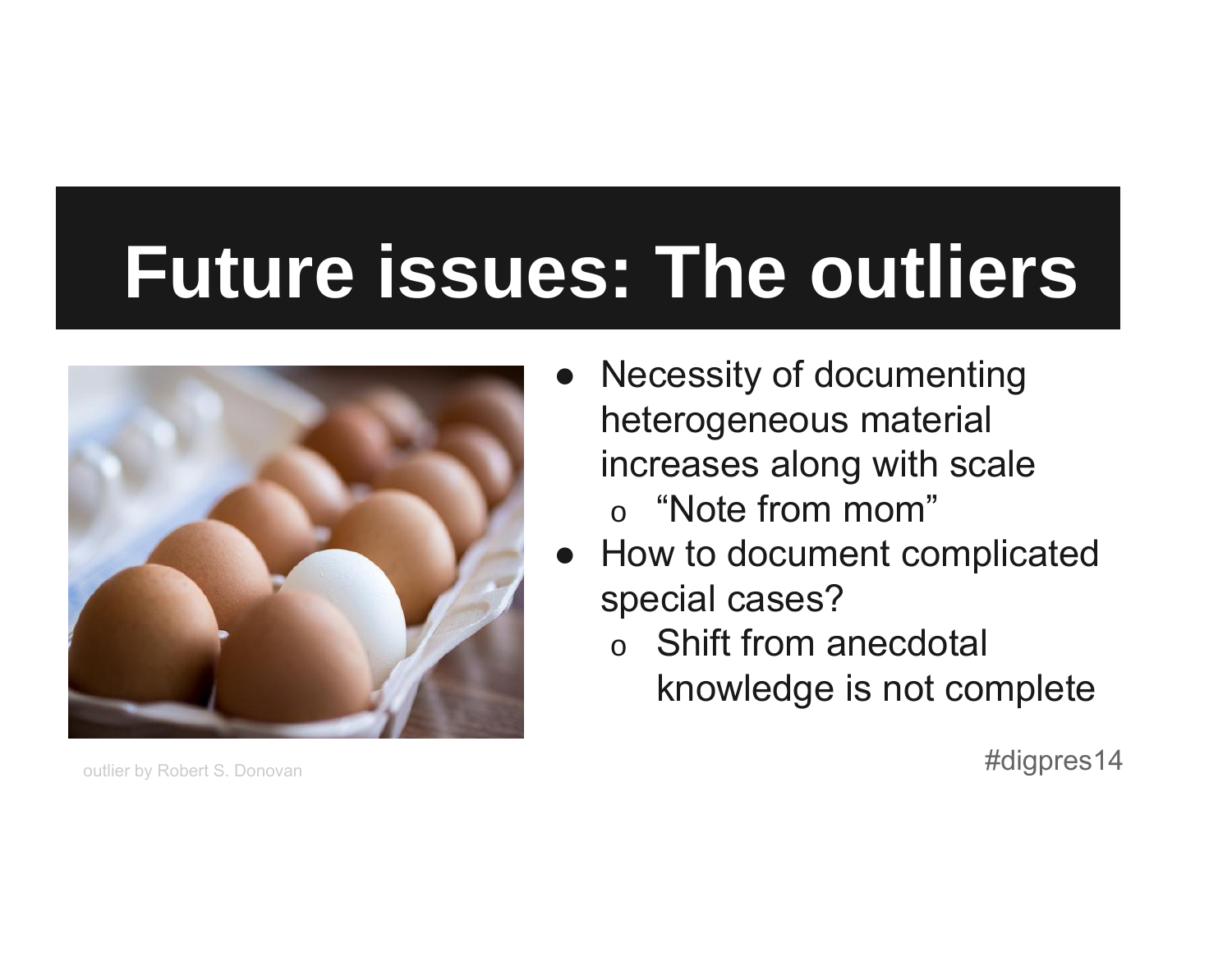### **Future issues: tool dependance**



- Some significant properties do not have perfect validation methods
- Scale and access demands make manual review impossible
- There are a variety of methods to detect and fix these after ingest, including re-scanning as a "lastresort"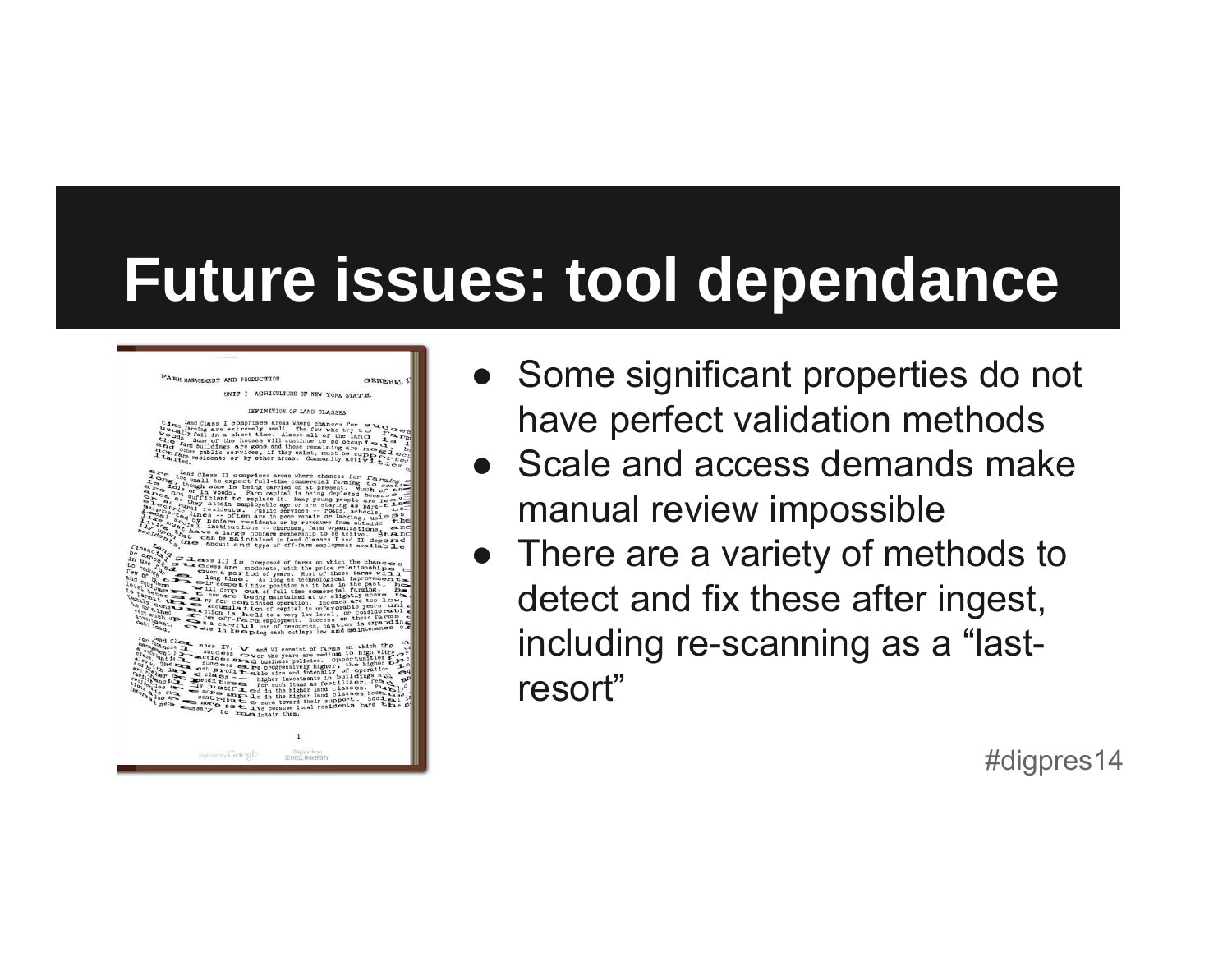### **Future issues: tool dependance**

| <b>FARM MANAGEMENT AND PRODUCTION</b>                                                                                                                                                                                                                                                                                                                                                                                                                                                                                                                                                                                                                                                                                                                                                                                                                                                                                                                                                                                                                                                                                                                                                                                                                                                                                                                                                       |                                         |                                                                                                                                                                                                                                                                                                                                                                                                              | GENERAL I       |
|---------------------------------------------------------------------------------------------------------------------------------------------------------------------------------------------------------------------------------------------------------------------------------------------------------------------------------------------------------------------------------------------------------------------------------------------------------------------------------------------------------------------------------------------------------------------------------------------------------------------------------------------------------------------------------------------------------------------------------------------------------------------------------------------------------------------------------------------------------------------------------------------------------------------------------------------------------------------------------------------------------------------------------------------------------------------------------------------------------------------------------------------------------------------------------------------------------------------------------------------------------------------------------------------------------------------------------------------------------------------------------------------|-----------------------------------------|--------------------------------------------------------------------------------------------------------------------------------------------------------------------------------------------------------------------------------------------------------------------------------------------------------------------------------------------------------------------------------------------------------------|-----------------|
|                                                                                                                                                                                                                                                                                                                                                                                                                                                                                                                                                                                                                                                                                                                                                                                                                                                                                                                                                                                                                                                                                                                                                                                                                                                                                                                                                                                             |                                         | UNIT I AGRICULTURE OF NEW YORK STATE.                                                                                                                                                                                                                                                                                                                                                                        |                 |
|                                                                                                                                                                                                                                                                                                                                                                                                                                                                                                                                                                                                                                                                                                                                                                                                                                                                                                                                                                                                                                                                                                                                                                                                                                                                                                                                                                                             |                                         |                                                                                                                                                                                                                                                                                                                                                                                                              |                 |
|                                                                                                                                                                                                                                                                                                                                                                                                                                                                                                                                                                                                                                                                                                                                                                                                                                                                                                                                                                                                                                                                                                                                                                                                                                                                                                                                                                                             |                                         | DEFINITION OF LAND CLASSES                                                                                                                                                                                                                                                                                                                                                                                   |                 |
| the <i>i</i> <sub>c</sub> is see of the houses will continue of the server $\Delta G$ of the file and contain the expected and contains are not contained by $\Delta T_{\rm tot}$ .<br>n ou charge public services, it they exact multip activity of the<br>1 inits residents or by other areas. Community activity of<br>$lim_{1}$ <sub>ted</sub> .                                                                                                                                                                                                                                                                                                                                                                                                                                                                                                                                                                                                                                                                                                                                                                                                                                                                                                                                                                                                                                        |                                         | Land Class I comprises areas where chances for success<br>$t_1$ $t_{10}$ And Class I comprises areas and the for who thy $t \rightarrow \infty$<br>we uslike are extremely small. The for who the land $\begin{array}{c} \mathbf{r} \\ \mathbf{r} \\ \mathbf{v} \\ \mathbf{v} \\ \mathbf{v} \\ \mathbf{v} \\ \mathbf{v} \\ \mathbf{v} \\ \mathbf{v} \\ \mathbf{v} \\ \mathbf{v} \\ \mathbf{v} \\ \mathbf{v}$ | $r_{\alpha}$ rm |
| Are tand Class II comprises areas where chances for farming for the compact full-time commental farming to continuate<br>Long to and the companion of the commercial farming to continue to the commercial farming to continue of the commercial farming to continue of the commercial farming to continue of the commercial farming of the commercial<br>Tong "when I to experience and present. Much of the Chapter of the compact of the compact of the compact of the compact of the compact of the compact of the compact of the compact of the compact of the compact of the compa<br>Stream the interfection to replace the conduction of the conduction of the conduction of the conduction of the conduction of the conduction of the conduction of the conduction of the conduction of the conduction of the con<br>ing in the second property of the second property of the second of the second in the second of the second in the second in the second of the second in the second in the second in the second in the second in the second in t<br>$T_1Y_{\ell_1}Y_{\ell_2}Y_{\ell_3}Y_{\ell_4}Y_{\ell_5}Y_{\ell_6}Y_{\ell_7}Y_{\ell_8}Y_{\ell_7}Y_{\ell_8}Y_{\ell_7}Y_{\ell_8}Y_{\ell_7}Y_{\ell_7}Y_{\ell_7}Y_{\ell_7}Y_{\ell_7}Y_{\ell_7}Y_{\ell_7}Y_{\ell_7}Y_{\ell_7}Y_{\ell_7}Y_{\ell_7}Y_{\ell_7}Y_{\ell_7}Y_{\ell_7}Y_{\ell_7}Y_{\ell_7}Y_{\ell_7}Y_{\ell_7}Y_{\ell_7}$ |                                         |                                                                                                                                                                                                                                                                                                                                                                                                              | the             |
| it physics of the contributed operation. Incomes by series have a series of the contributed operation. Incomes in the series of the contributed operation of contributed by the contributed of the contributed of the principa                                                                                                                                                                                                                                                                                                                                                                                                                                                                                                                                                                                                                                                                                                                                                                                                                                                                                                                                                                                                                                                                                                                                                              |                                         |                                                                                                                                                                                                                                                                                                                                                                                                              |                 |
| $\begin{smallmatrix} \text{Top} & \text{high} \\ \text{high} & \text{high} \\ \text{high} & \text{high} \\ \text{high} & \text{high} \\ \text{high} & \text{high} \\ \text{high} & \text{high} \\ \text{high} & \text{high} \\ \text{high} & \text{high} \\ \text{high} & \text{high} \\ \text{high} & \text{high} \\ \text{high} & \text{high} \\ \text{high} & \text{high} \\ \text{high} & \text{high} \\ \text{high} & \text{high} \\ \text{high} & \text{high} \\ \text{high} & \text{high} \\ \text{high} & \text{high} \\ \text{high} & \text{high$                                                                                                                                                                                                                                                                                                                                                                                                                                                                                                                                                                                                                                                                                                                                                                                                                                  |                                         |                                                                                                                                                                                                                                                                                                                                                                                                              |                 |
|                                                                                                                                                                                                                                                                                                                                                                                                                                                                                                                                                                                                                                                                                                                                                                                                                                                                                                                                                                                                                                                                                                                                                                                                                                                                                                                                                                                             |                                         | ı                                                                                                                                                                                                                                                                                                                                                                                                            |                 |
|                                                                                                                                                                                                                                                                                                                                                                                                                                                                                                                                                                                                                                                                                                                                                                                                                                                                                                                                                                                                                                                                                                                                                                                                                                                                                                                                                                                             | Dailred by Google<br>CORNELL UNIVERSITY | Original from                                                                                                                                                                                                                                                                                                                                                                                                |                 |

- What happens in cases without rescanning as a "last resort"?
	- oBorn digital
	- oFile format migration
	- oDegraded A/V material
- How does community prioritize tool development?